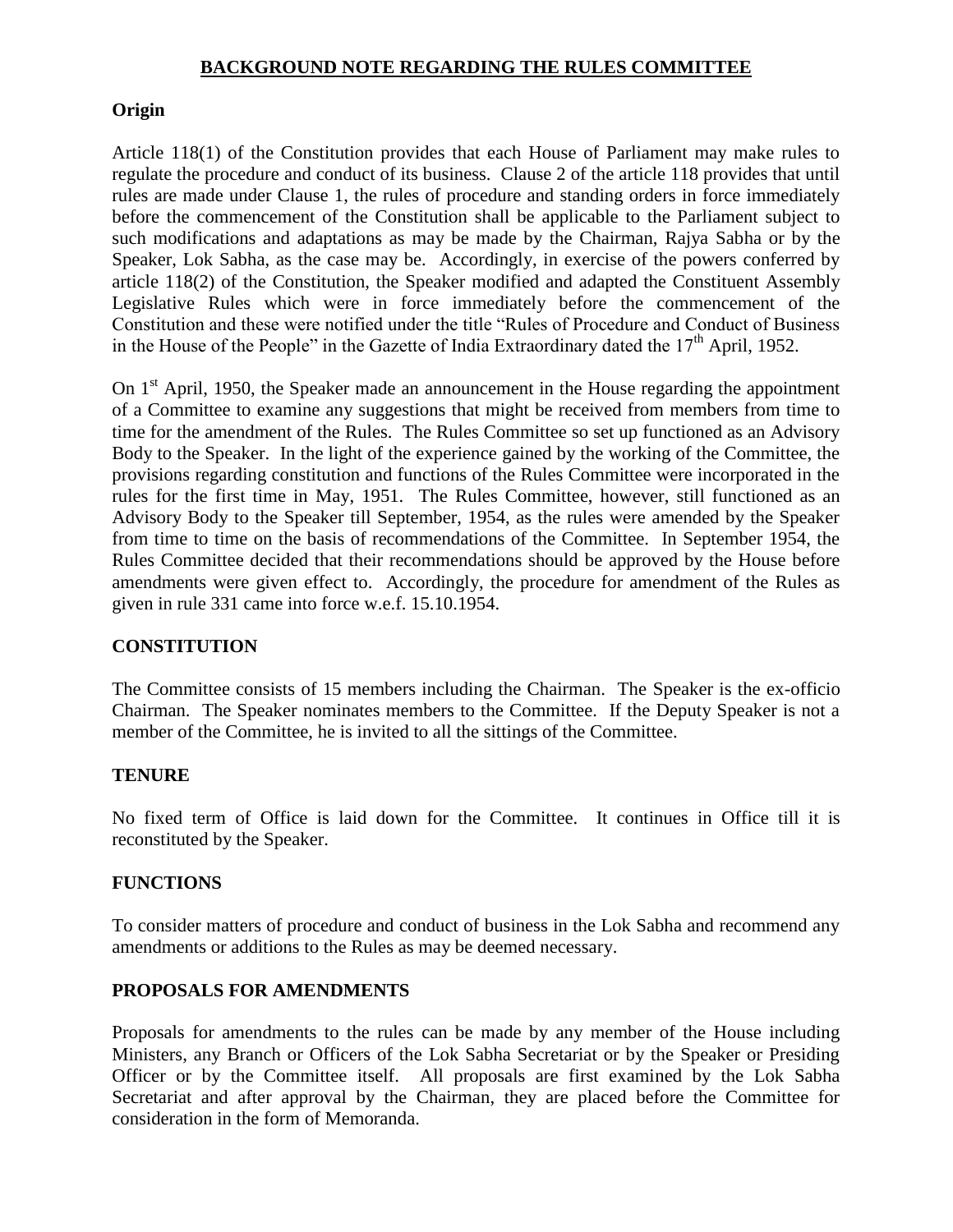## **SPECIAL INVITEES**

Based on their special knowledge or interest in the subjects to be considered by the Committee, the Speaker may invite any other member of the House, who is not a member of the Committee, to attend particular sittings of the Committee. As per practice, members who give proposals for amendments or notices of amendments to the recommendations contained in the Reports are also invited to explain their view point to the Committee. They withdraw after placing their views before the Committee. Special invitees, however, have no right to vote.

As per convention, to know and accommodate the views of the Government, Ministers of Parliamentary Affairs are also invited to all sittings of the Committee.

While considering proposals involving complex legal and constitutional issues, the Committee may also hear by special invitation, the Attorney-General of India.

# **QUORUM**

The quorum to constitute a sitting of the Committee is five members. If there is no quorum at a sitting, the Chairman may either suspend the sitting until there is a quorum or adjourn the sitting to some future date.

## **DECISIONS IN COMMITTEE**

All questions at a sitting of the Committee are determined by a majority of the votes of the members present and voting. Normally decisions are arrived at by consensus. In the case of an equality of votes on any matter, the Chairman, or the person acting as such, shall have a second or casting vote.

## **REPORT**

After considering the proposals at a sitting, whenever the Committee recommends any amendment/addition to rules, those recommendations are laid on the Table of the House in the form of a Report. The report is laid on the Table for a period of 7 days. The period of 7 days is to be completed in the same Session in which the report is laid on the Table. If the House is adjourned *sine die* and prorogued before completion of seven days, the report is relaid during the next session for a full period of seven days.

## **NOTICE OF AMENDMENTS**

During the period the report is laid on the Table for 7 days, any member may give notice of amendments to the recommendations in the Report. All such notices stand referred to the Committee. All notices received within the period of 7 days are considered together by the Committee at a sitting called after expiry of the 7 days period. Members who give notice of amendments are invited to attend the sitting to explain their point of view on the amendments.

### **FINAL REPORT**

After considering all the notice of amendments, the Committee will lay their final report on the Table of the House. Thereafter, any member of the Rules Committee will move a motion in the House that the House do agree with the Report of the Committee. When the motion for adoption of the Report is before the House, the Speaker may allow such members as had given notice of amendments and whose amendments had not been accepted by the Committee, to move their